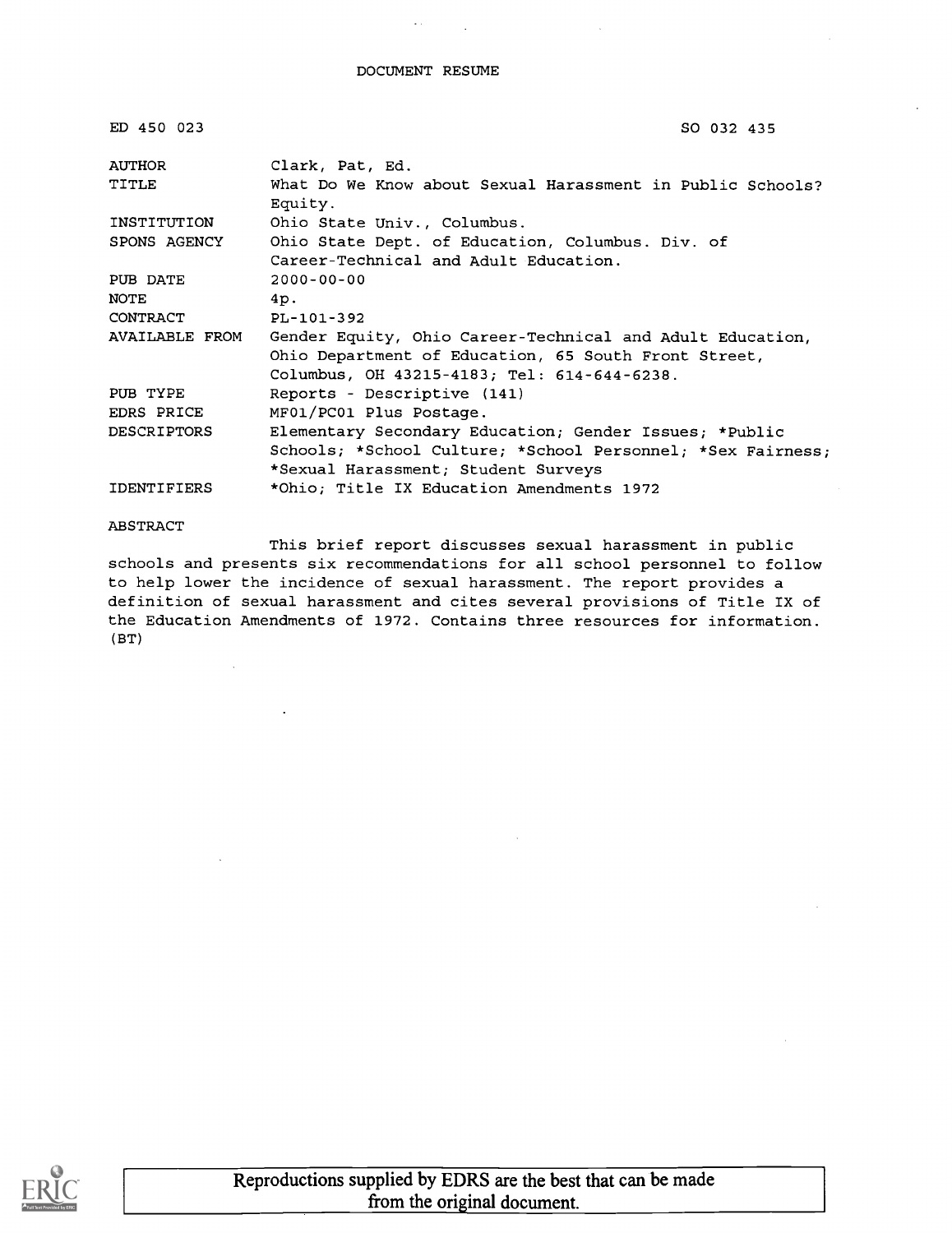لي المستعمر

 $\overline{1}$ 

## What Do We Know About Sexual Harassment in Public Schools?

 $\hat{\bullet}$ 

Clark, Pat, Ed.

Ohio Dept. of Education, Columbus, Office of Career-Technical and Adult Education.

SO 032 435

U.S. DEPARTMENT OF EDUCATION<br>Office of Educational Research and Improvement<br>EDUCATIONAL RESOURCES INFORMATION CENTER (ERIC) This document has been reproduced as received from the person or organization originating it. Minor changes have been made to improve reproduction quality. Points of view or opinions stated in this document do not necessarily represent official OERI position or policy.

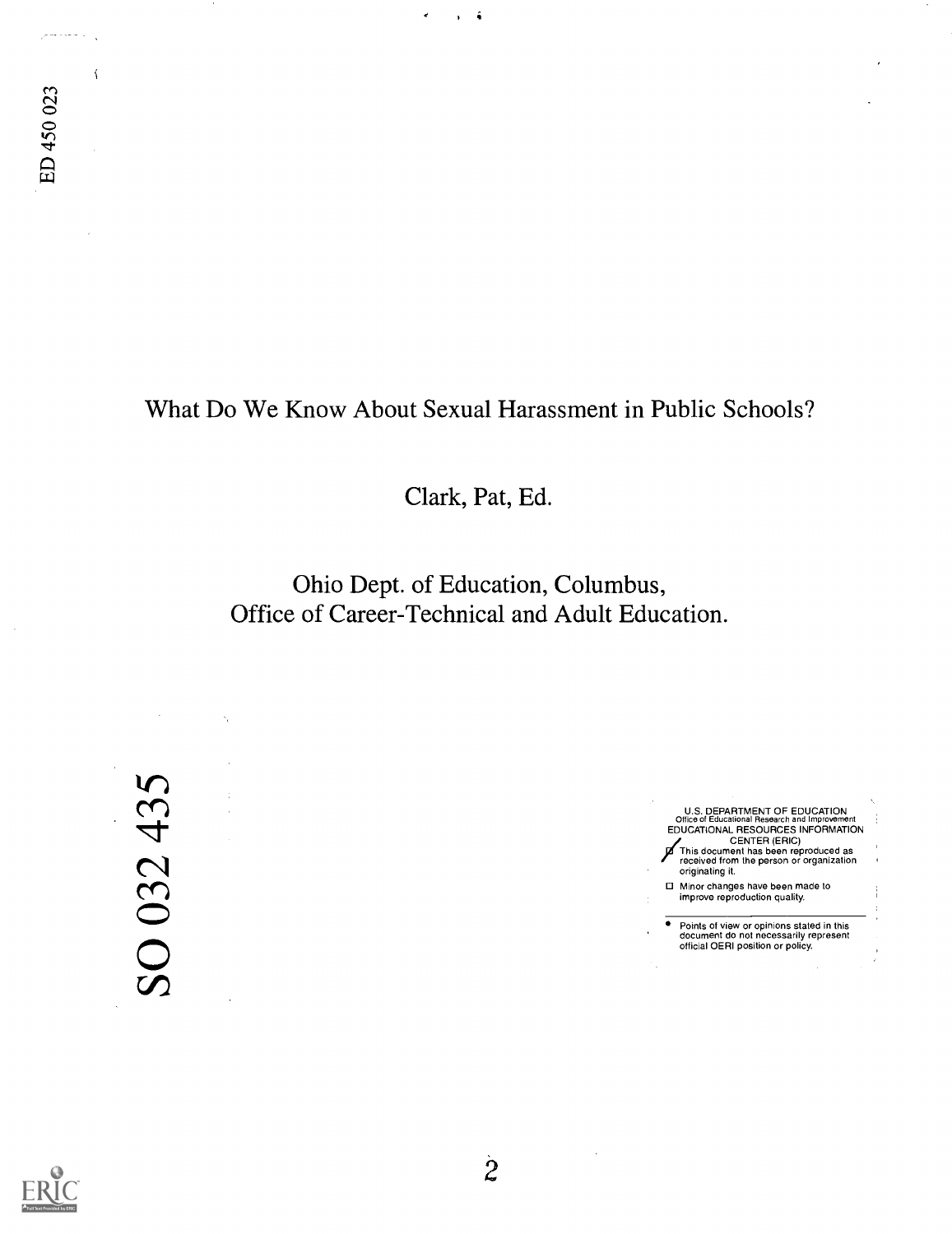

# Whet Jo We Know About Sexual Harassment in Public Schools?



Four in five  $(81\%)$  8<sup>th</sup> through  $11<sup>th</sup>$  grade public school students have experienced some form of sexual harassment in their school lives. Of these, 85 percent were girls and 76 percent were boys (Harris, Louis, and Associates, 1993).

In an unscientific survey of 6,173 Ohio students in grades 9-12, up to 69 percent of those responding said they have experienced some form of sexual harassment in school (Vocational Sex Equity, 1998). (See table below.)

Boys indicate that homophobic harassment is the most bothersome for them; girls indicate that verbal and physical sexual harassment is the most bothersome for them (Harris, Louis, and Associates, 1993).

Harassment creates situations where students do not want to go to school or talk as much in class. Harassed students find it hard to pay attention in school and often stay home from school (Harris, Louis, and Associates, 1993).

Only seven percent of students who have been harassed say they have told a teacher, while 23 percent say they told a family member and another 23 percent say they told no one (Harris, Louis, and Associates, 1993).

Teachers and school officials often downplay the significance of sexual harassment among students, not  $\begin{vmatrix} 48\% \\ 30\% \end{vmatrix}$ only looking the other way, but standing by as girls are harassed in front of them in classrooms and school corridors (Phillips, 1998).

Only 45 percent of students in the Ohio survey reported  $\frac{1}{35\%}$ that they would feel comfortable reporting sexual harassment to school authorities (Vocational Sex Equity, 1998).

Fifty-seven percent of students in the Ohio survey were either unsure or agreed that nothing would happen to the individual who harassed them if they reported it to a school authority (Vocational Sex Equity, 1998).



- Educate all school personnel, including teachers, administrators, support staff, and custodians about sexual harassment legislation such as Title IX of the Education Amendments of 1972 and Title VII of the Civil Rights Act of 1964.
- Act quickly and responsibly when receiving reports of sexual harassment.
- Develop a sexual harassment policy for the school district.
- Creatively communicate the policy and complaint procedures to all staff, students, and parents. Include the policy in all handbooks, giving equal space compared to other policies to ensure sufficient

continued

### Percentage of students positively responding to the question: Have you ever had the following events happen to you in school, that you found offensive?

- 39% Students brushing up against you in a sexual way
- Suggestive looks or leering
- People touching you sexually when you did not want them to
- 69% Name calling
- 34% Fondling
- 37% Sexual threats
- Other behavior of a sexual nature that you found offensive

Results from an Ohio survey of 6,173 students in grades 9-12 in 7 Schoolto-Work regions.

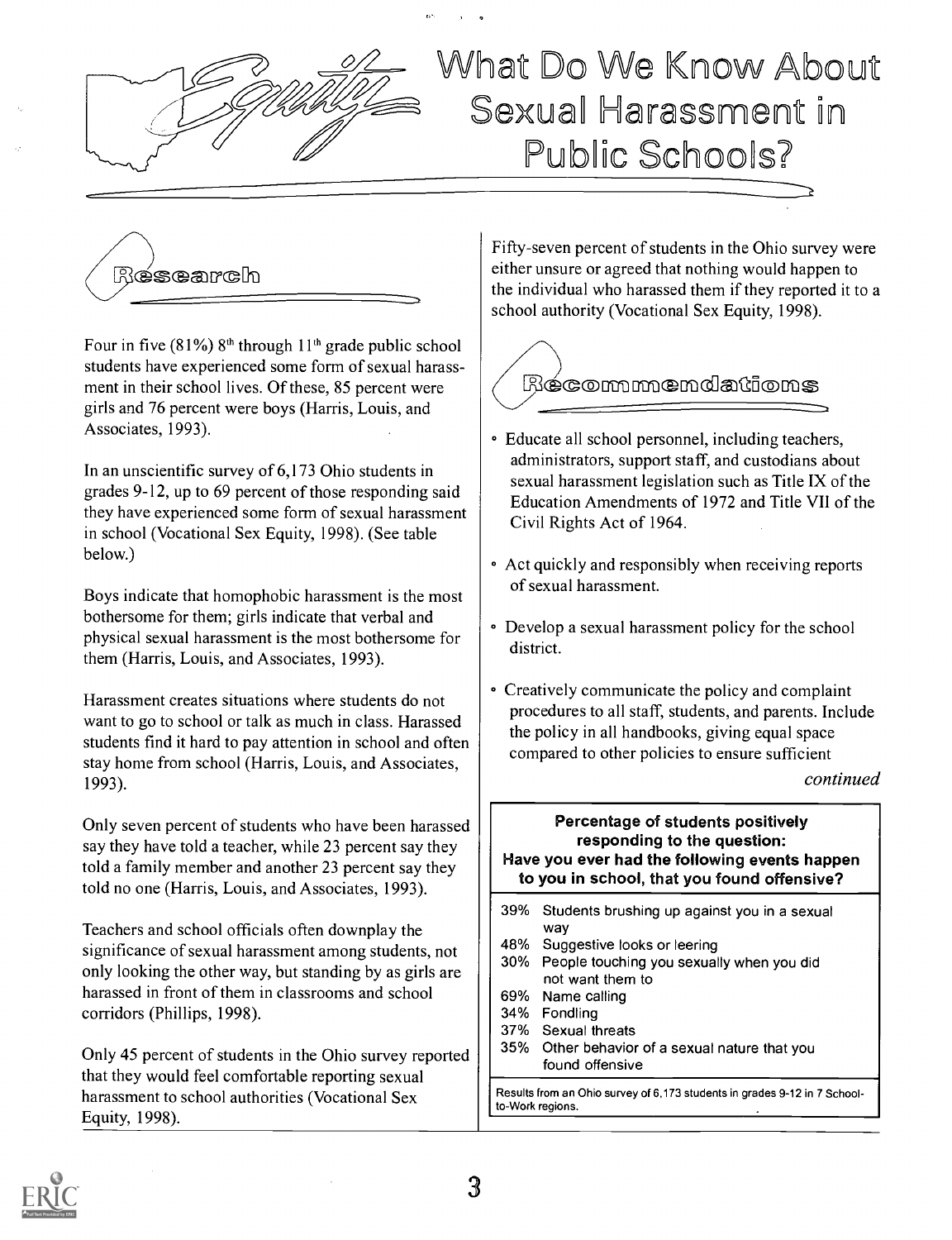### What Do We Know About Sexual Harassment in Public Schools? continued

#### Title IX of the Education Amendments of 1972

- Prohibits school districts receiving federal financial assistance from discriminating against students based on their sex. Sexual harassment falls under this law.
- Protects students, including those participating in employment programs, early placement, advanced placement, or any situation in which the school is involved with the placing of students into employment.
- Holds school districts, administrators, teachers, and even support and custodial staff personally liable if they are found to be in reckless disregard and may require them to pay punitive damages. The vocational school district and its employees are also liable for the treatment of students by customers or clients.

emphasis. Communicate the policy during student and parent orientations, and through role plays, school newsletters and newspapers, and posters.

- Educate students and staff on sexual harassment, its characteristics, ways to prevent it, and strategies to deal with it.
- Create an atmosphere of trust and respect among students and staff.



Sexual harassment issues are included in the Occupational Competency Analysis Profiles (OCAPs) for Employability Skills. These issues are also included in the "Working Responsibly" strand of the Core Integrated Technical and Academic Competencies (ITACs).

Videos, teaching manuals, and other resources are available through the Sex Equity Resource Library at the Center on Education and Training for Employment, 1900 Kenny Road, Columbus, Ohio 43210-1090; (614) 292-4353 or (800) 848-4815.

Speakers on sexual harassment and other gender equity issues are available through Gender Equity, Career-Technical and Adult Education, Ohio Department of Education.

### Definition of Sexual Harassment

Sexual harassment is unwelcome sexual advances, requests for sexual favors, and other verbal or physical conduct of a sexual nature. It usually occurs when one person has formal power (supervisory) over another, but it can also occur when one person has informal power (i.e. size, perceived popularity, tenure) over another. Sexual harassment often occurs when:

- 1. submitting to the conduct is made either explicitly or implicitly as a term or condition of an individual's employment or educational program;
- 2. submission to or rejection of such conduct by an individual is used as the basis for employment or educational decision affecting such individual;
- 3. such conduct has the purpose or effect of unreasonably interfering with an individual's work or academic performance or creating an intimidating, hostile, or offensive working or educational environment.

Source: EEOC, 1990; italics by author



Equal Employment Opportunity Commission. (March 19, 1990). Policy guidance on current issues of sexual harassment (N-915-050). Washington, D.C.: Author.

http://www.eeoc.gov/docs/currentissues.html

Harris, Louis, and Associates. (1993). Hostile hallways: The AAUW survey on sexual harassment in America's schools. Annapolis Junction, MD: AAUW Educational Foundation.

Phillips, L. (1998). The girls report and what we need to know about growing up female. NY, NY: National Council for Research on Women.

Vocational Sex Equity. (1998). "Ohio survey results on equity issues." Unpublished report. Columbus, OH: Ohio Department of Education.

For more information contact Gender Equity, Ohio Career-Technical and Adult Education, Ohio Department of Education, 65 S. Front St., Columbus, OH 43215-4183; (614) 644-6238.

Published by The Ohio State University, College of Human Ecology, 1787 Neil Ave., Columbus, Ohio 43210 and supported by federal funds of PL 101-392 through the Ohio Department of Education, Office of Career-Technical and Adult Education. Pat Clark, Editor.

UMC00365